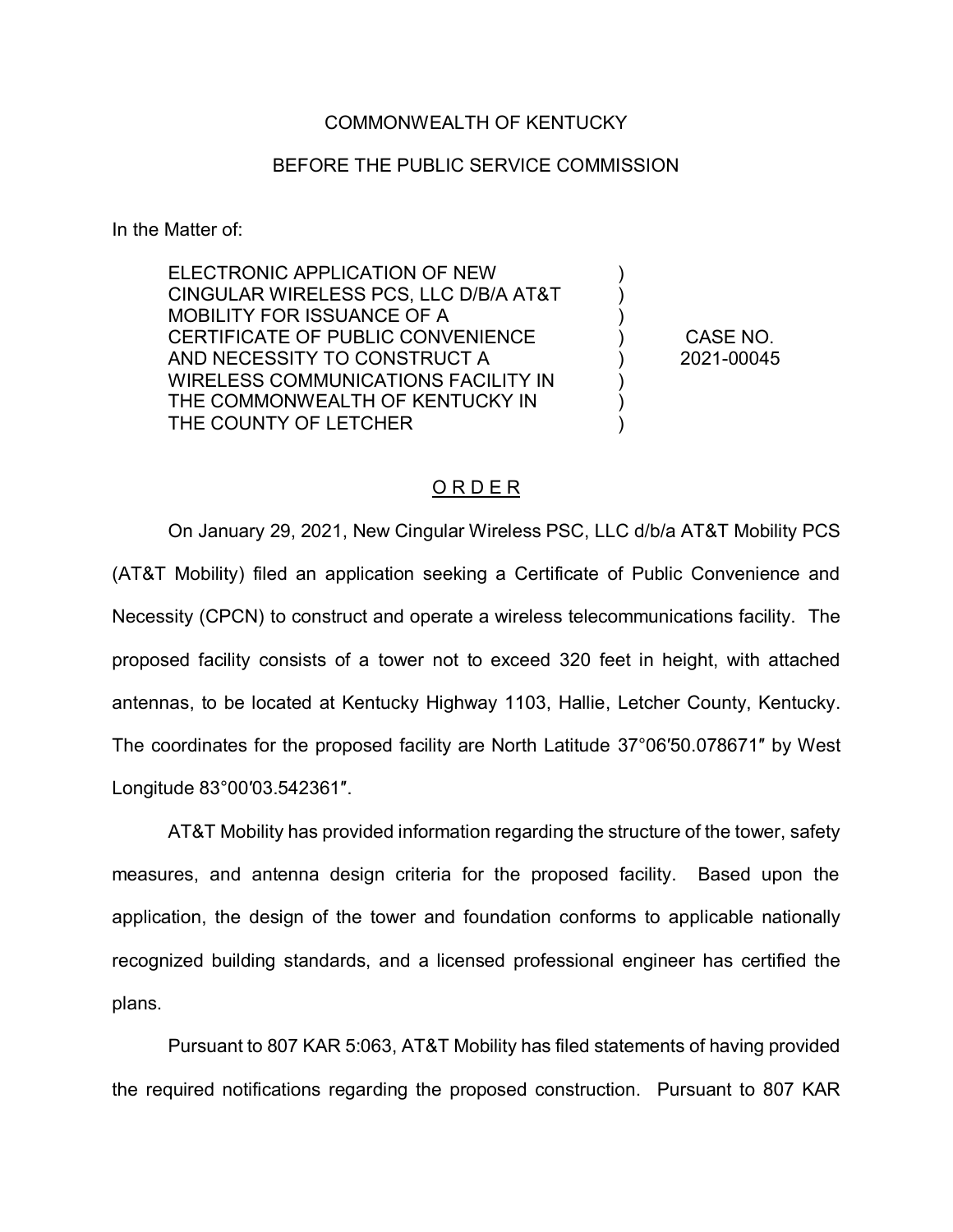5:063, AT&T Mobility has filed evidence that the county judge/executive and all property owners within 500 feet and contiguous to the cell site have been notified of the proposed construction. The notices solicited any comments and informed the recipients of their right to request intervention. As of the date of this Order, no public comments or requests for intervention have been received.

AT&T Mobility filed applications with the Federal Aviation Administration (FAA) and the Kentucky Airport Zoning Commission (KAZC) seeking approval for the construction and operation of the proposed facility. AT&T Mobility's application with the FAA has been approved. AT&T Mobility's application with the KAZC is pending.

Having considered the evidence of record and being otherwise sufficiently advised, the Commission finds that AT&T Mobility has demonstrated that a facility is necessary to provide adequate utility service and, therefore, a CPCN to construct the proposed facility should be granted.

Pursuant to KRS 278.280, the Commission is required to determine proper practices to be observed when it finds, upon complaint or on its own motion, that the facilities of any utility subject to its jurisdiction are unreasonable, unsafe, improper, or insufficient. To assist the Commission in its efforts to comply with this mandate, AT&T Mobility should notify the Commission if the antenna tower is not used to provide service in the manner set out in the application and this Order. Upon receipt of such notice, the Commission may, on its own motion, institute proceedings to consider the proper practices, including removal of the unused antenna tower, which should be observed by AT&T Mobility.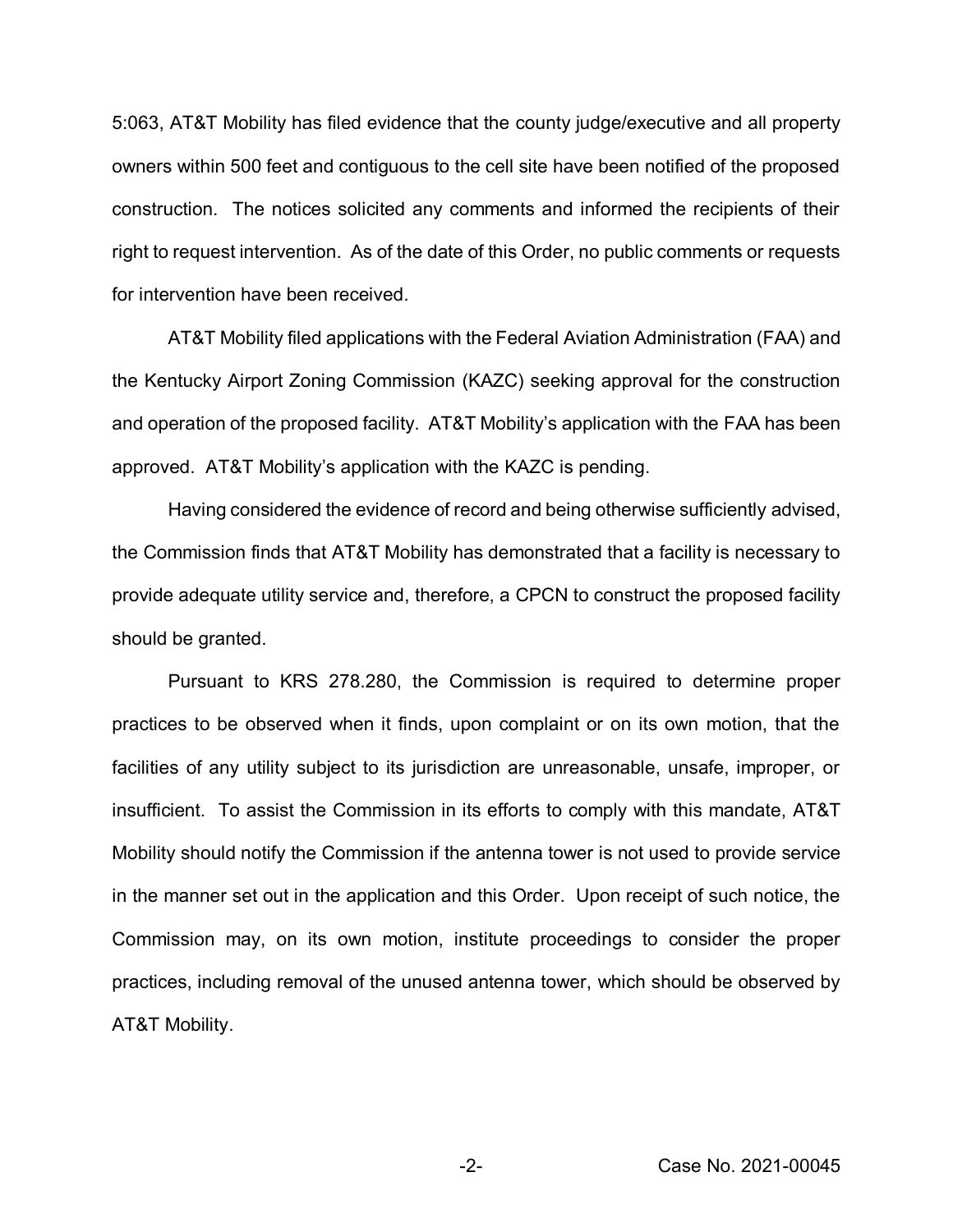IT IS THEREFORE ORDERED that:

1. AT&T Mobility is granted a CPCN to construct a wireless telecommunications facility. The proposed facility consists of a tower not to exceed 320 feet in height, with attached antennas, to be located at Kentucky Highway 1103, Hallie, Letcher County, Kentucky. The coordinates for the proposed facility are North Latitude 37°06′50.078671″ by West Longitude 83°00′03.542361″.

2. AT&T Mobility shall immediately notify the Commission in writing if, after the antenna tower is built and utility service is commenced, the tower is not used for three months in the manner authorized by this Order.

3. AT&T Mobility shall file a copy of the final decision regarding the pending KAZC application for the proposed construction within ten days of receiving a decision.

4. Documents filed, if any, in the future pursuant to ordering paragraph 2 herein shall reference this case number and shall be retained in the post-case correspondence file.

5. This case is closed and removed from the Commission's docket.

-3- Case No. 2021-00045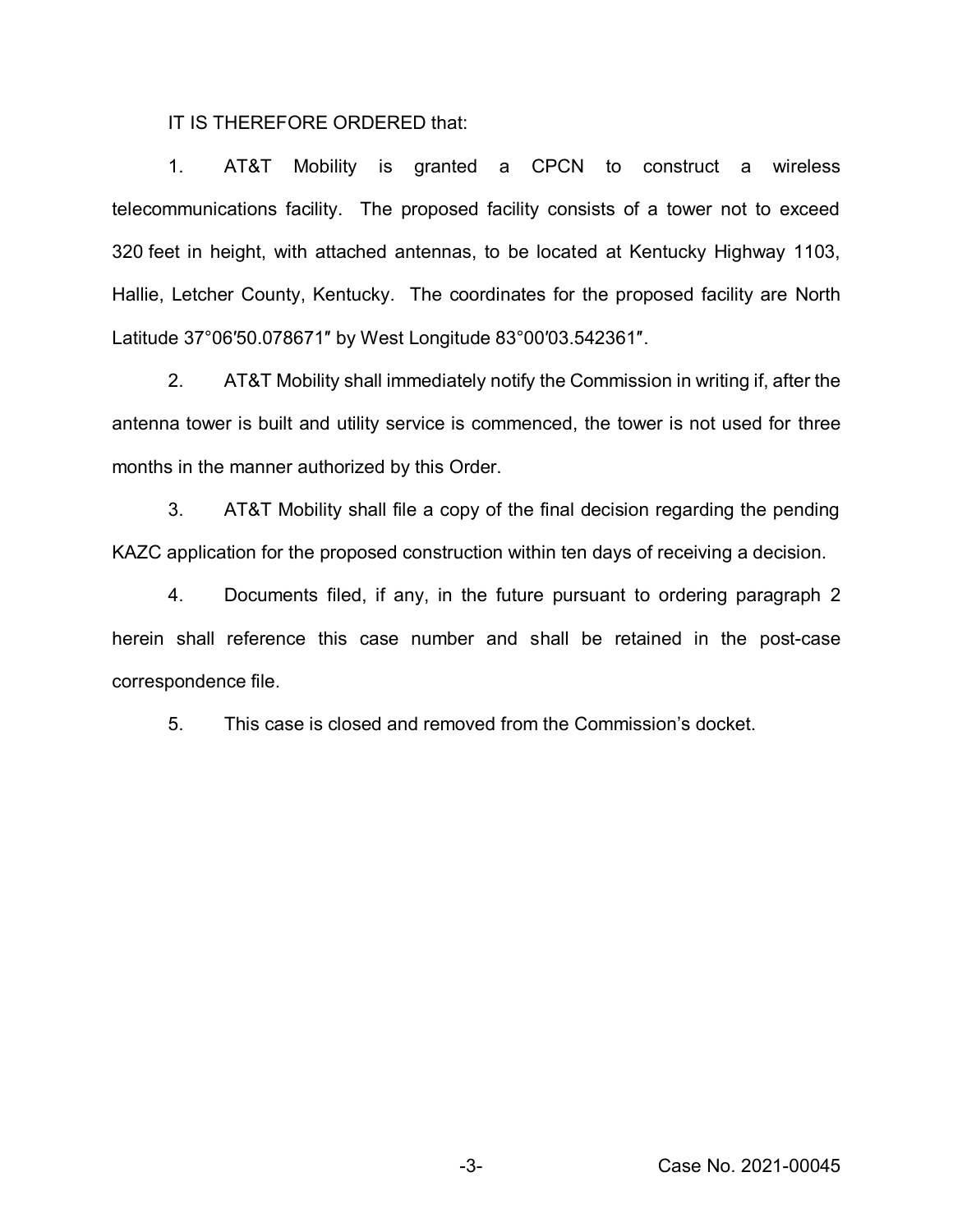By the Commission



ATTEST:

Shale O. Fridance

Executive Director

Case No. 2021-00045